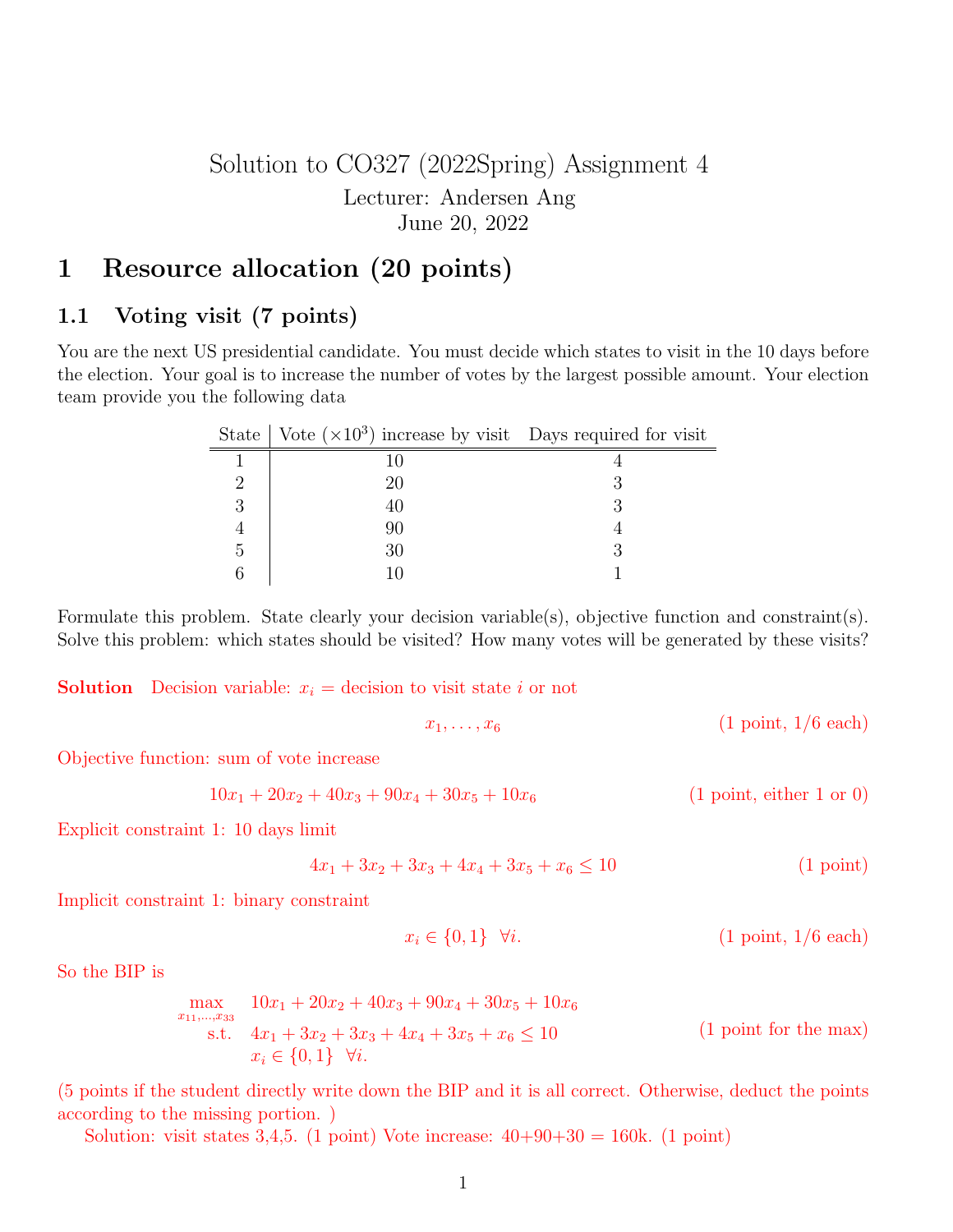### 1.2 Voting visit and ads (13 points)

Now you are down to the last 5 days of the campaign. You have \$300000 left and three key states appear likely to swing the election one way or other. Each state can be visited, or a TV ad series can be purchased. Your election team provide you the following data

|          |       | State   Action Vote $(\times 10^3)$ increase by visit Days required for visit Cost $(\times 10^3)$ |     |
|----------|-------|----------------------------------------------------------------------------------------------------|-----|
|          | Visit | 100                                                                                                | 200 |
|          | Ads   | 50                                                                                                 | 100 |
| 2        | Visit | 80                                                                                                 | 150 |
| 2        | Ads   | 40                                                                                                 | 90  |
| 3        | Visit | 20                                                                                                 | 45  |
| $\Omega$ | Ads   | Тb                                                                                                 |     |

Now assume

- Case a: visit and ads on the same state are not mutually exclusive (6 points)
- Case b: visit and ads on the same state are mutually exclusive (7 points)

Formulate these problems. State clearly your decision variable(s), objective function and constraint(s). \* You do not need to solve the program.

**Solution Case a** Decision variable:  $x_{ij}$  = decision on state i by action j

$$
x_{11}, x_{12}, x_{21}, \ldots, x_{32} \qquad (1 \text{ point}, 1/6 \text{ each})
$$

Objective function: sum of vote increase

$$
100x_{11} + 50x_{12} + 80x_{21} + 40x_{22} + 20x_{31} + 15x_{32}
$$
 (1 point, either 1 or 0)

Explicit constraint 1: 5 days limit

$$
4x_{11} + 0x_{12} + 4x_{21} + 0x_{22} + x_{31} + 0x_{32} \le 5
$$
\n(1 point)

Note: those zero term can be omitted. Explicit constraint 2: 300000 (=300k) budget limit

$$
200x_{11} + 100x_{12} + 150x_{21} + 90x_{22} + 45x_{31} + 30x_{32} \le 300
$$
 (1 point)

Implicit constraint 1: binary constraint

$$
x_{ij} \in \{0, 1\} \quad \forall i, j \tag{1 point, 1/6 each}
$$

So the BIP for case a is

$$
\max_{x_{11},\dots,x_{33}} 100x_{11} + 50x_{12} + 80x_{21} + 40x_{22} + 20x_{31} + 15x_{32}
$$
\n  
\n
$$
x_{11},\dots,x_{33}
$$
\n  
\n
$$
4x_{11} + 0x_{12} + 4x_{21} + 0x_{22} + x_{31} + 0x_{32} \le 5
$$
\n  
\n
$$
200x_{11} + 100x_{12} + 150x_{21} + 90x_{22} + 45x_{31} + 30x_{32} \le 300
$$
\n  
\n
$$
x_{ij} \in \{0,1\} \quad \forall i, j
$$
\n(1 point for the max)

(6 points if the student directly write down the BIP and it is all correct. Otherwise, deduct the points according to the missing portion. )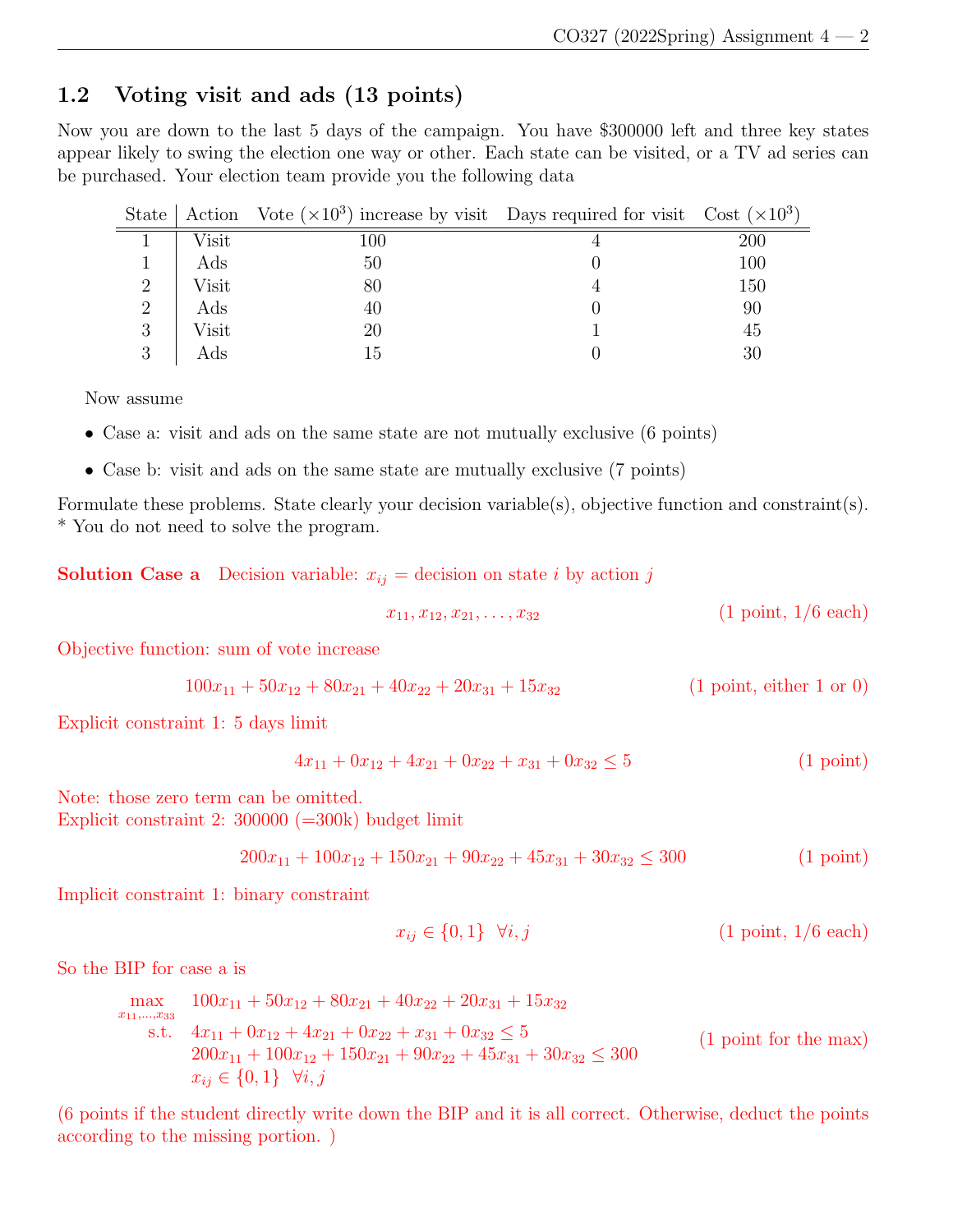Solution Case b The BIP for case b is the same as case a with one additional contraint:

$$
\sum_{j} x_{ij} \le 1 \quad \forall i \tag{1 point, 1/6 each}
$$

(Do not accept  $=$  sign.) The BIP is then

$$
\max_{x_{11}, \dots, x_{33}} 100x_{11} + 50x_{12} + 80x_{21} + 40x_{22} + 20x_{31} + 15x_{32}
$$
\n
$$
\text{s.t.} \quad 4x_{11} + 0x_{12} + 4x_{21} + 0x_{22} + x_{31} + 0x_{32} \le 5
$$
\n
$$
200x_{11} + 100x_{12} + 150x_{21} + 90x_{22} + 45x_{31} + 30x_{32} \le 300
$$
\n
$$
\sum_{j} x_{ij} \le 1 \quad \forall i
$$
\n
$$
x_{ij} \in \{0, 1\} \quad \forall i, j
$$

(7 points if the student directly write down the BIP and it is all correct. Otherwise, deduct the points according to the missing portion. )

# 2 Stock trader problem (20 points)

You are a wall street trader, you job is to determine when to buy or sell stock. You are given a price chart showing the price of a list of stocks within a period of time. You want to maximize your net profit by choosing certain days to buy and sell stocks.

There are three rules in stock market:

- You cannot sell a stock if you do not own any.
- You can either buy, sell or do nothing on each day; you cannot buy and sell the same stock on the same day.
- You can only buy or sell **one unit** of stock each time.

You start with no money. You borrow money from the bank to buy stock, and you have to return the borrowed money (with no interest).

Example For the price graph on the right, an optimal solution is

Day 1 2 3 Action Buy A Sell A Do nothing

Explanation

- You buy 1 unit of stock A at day 1. Now your net gain is -1.
- You sell 1 unit of stock A at day 2. Now your net gain is  $-1+5=4$ .
- At day 3, as you do not have stock A in your hand, you choose to do nothing.
- For stock B, after viewing the price graph, you decided not to touch it completely (do nothing on stock B for the three days).

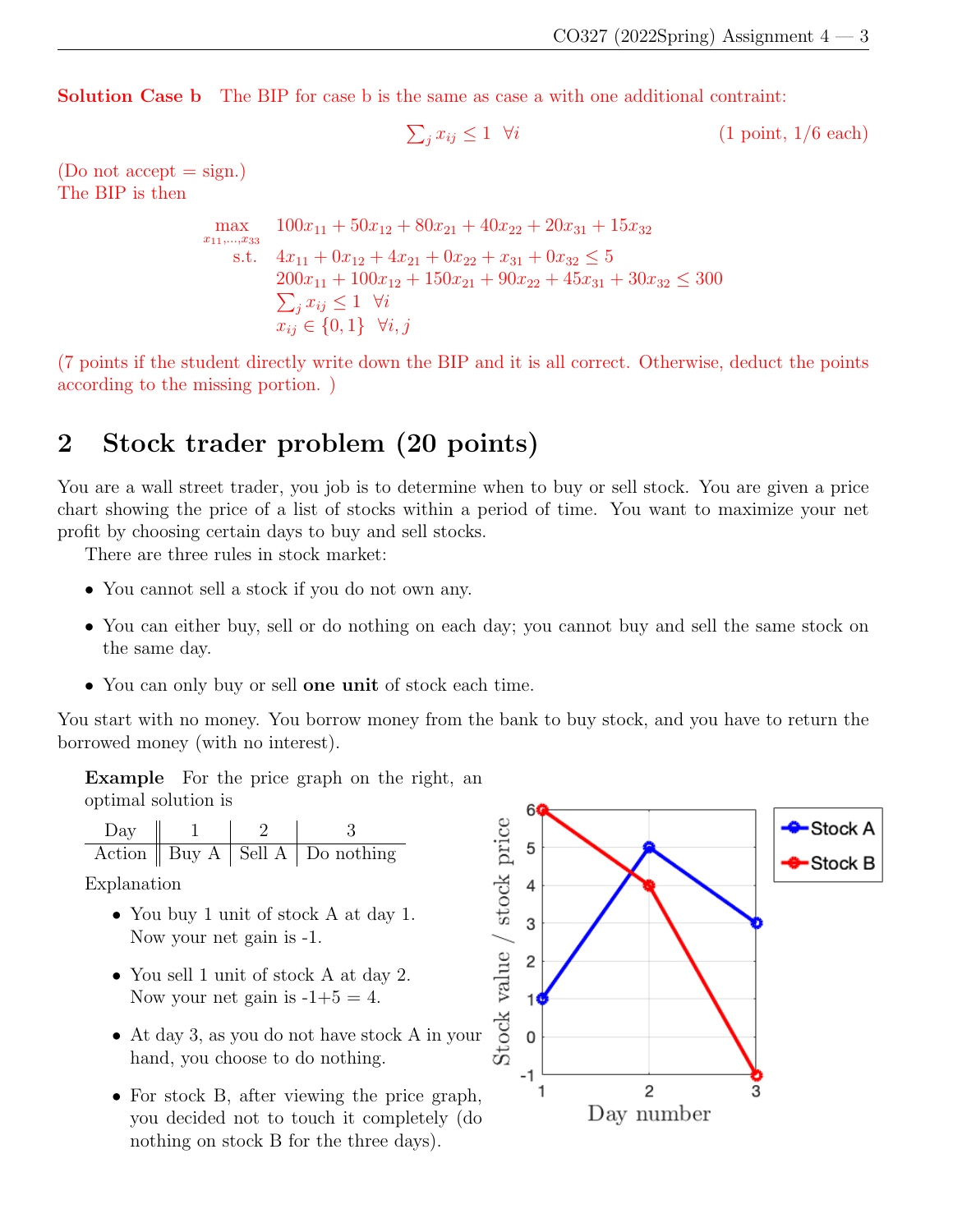Question 1 Formulate the above trading problem on the two stocks as a binary integer program. State clearly and explain your variable(s), your cost function and constraint(s). \* Note that the BIP should have the same optimal solution as stated above.

#### Solution (matrix variable version)

- Decision variables:  $X, Y \in \{0, 1\}^{3 \times 3}$ .
	- $X_{ij} = 1$  means we buy stock A at day-*i* and sell at day-*j*.
	- $Y_{ij} = 1$  means we buy stock B at day-*i* and sell at day-*j*.

Let  $X_{ij} = 0$  for all  $i \leq j$  (similarly for Y). It removes the possibility of "selling before buying" and "buy and sell on the same day".

As a result, we are left with 6 variables instead of 18:

$$
X = \begin{bmatrix} 0 & x_{12} & x_{13} \\ 0 & 0 & x_{23} \\ 0 & 0 & 0 \end{bmatrix} \quad Y = \begin{bmatrix} 0 & y_{12} & y_{13} \\ 0 & 0 & y_{23} \\ 0 & 0 & 0 \end{bmatrix}
$$

• Let  $C^k$ ,  $k = \{A, B\}$  be  $3 \times 3$  matrices where  $c_{ij}^k = p_i^k - p_j^k$ . We use k to label stock A or B.

The optimization problem is

$$
\max_{X} \quad \sum_{ij} c_{ij}^{A} x_{ij} + c_{ij}^{B} y_{ij}
$$
\n
$$
\text{s.t.} \quad x_{ij} \in \{0, 1\}, \ y_{ij} \in \{0, 1\} \ \forall \ i, j
$$
\n
$$
\mathbf{x} \in \mathcal{X} := \left\{ x_{12} + x_{13} \le 1, \ x_{13} + x_{23} \le 1 \right\}
$$
\n
$$
\mathbf{y} \in \mathcal{Y} := \left\{ y_{12} + y_{13} \le 1, \ y_{13} + y_{23} \le 1 \right\}.
$$

Explanation: the sets  $\mathcal{X}, \mathcal{Y}$  prevent the possibilities of selling stock while holding none of it. For example, the linear inequality constraint  $x_{12} + x_{13} \leq 1$  refer to the case that if we buy stock at day 1 and sell it at day 3, we cannot perform  $x_{12}$ , because we will not have enough stock to sell.

Solution (vector variable version) If using vector instead of matrix, then need to define four variables

- Decision variables:  $x^{\text{buy}}, x^{\text{sell}}, y^{\text{buy}}, y^{\text{sell}} \in \{0, 1\}^{3 \times 1}$ .
	- $x_i^{\text{buy}} = 1$  means we buy stock A at day-*i*
	- $x_i^{\text{sell}} = 1$  means we sell stock A at day-*i*
	- $-y_i^{\text{buy}} = 1$  means we buy stock B at day-*i*
	- $y_i^{\text{sell}} = 1$  means we sell stock B at day-*i*

Let  $x_1^{\text{sell}} = y_1^{\text{sell}} = 0$ . it removes the possibility of "selling before buying" in day 1. As a result, we are left with  $(3+2) \times 2 = 10$  variables:

$$
x_1^{\rm buy},\ x_2^{\rm buy},\ x_3^{\rm buy},x_2^{\rm sell},\ x_3^{\rm sell}, \qquad \qquad y_1^{\rm buy},\ y_2^{\rm buy},\ y_3^{\rm bull},\ y_3^{\rm sell},\ y_3^{\rm sell}
$$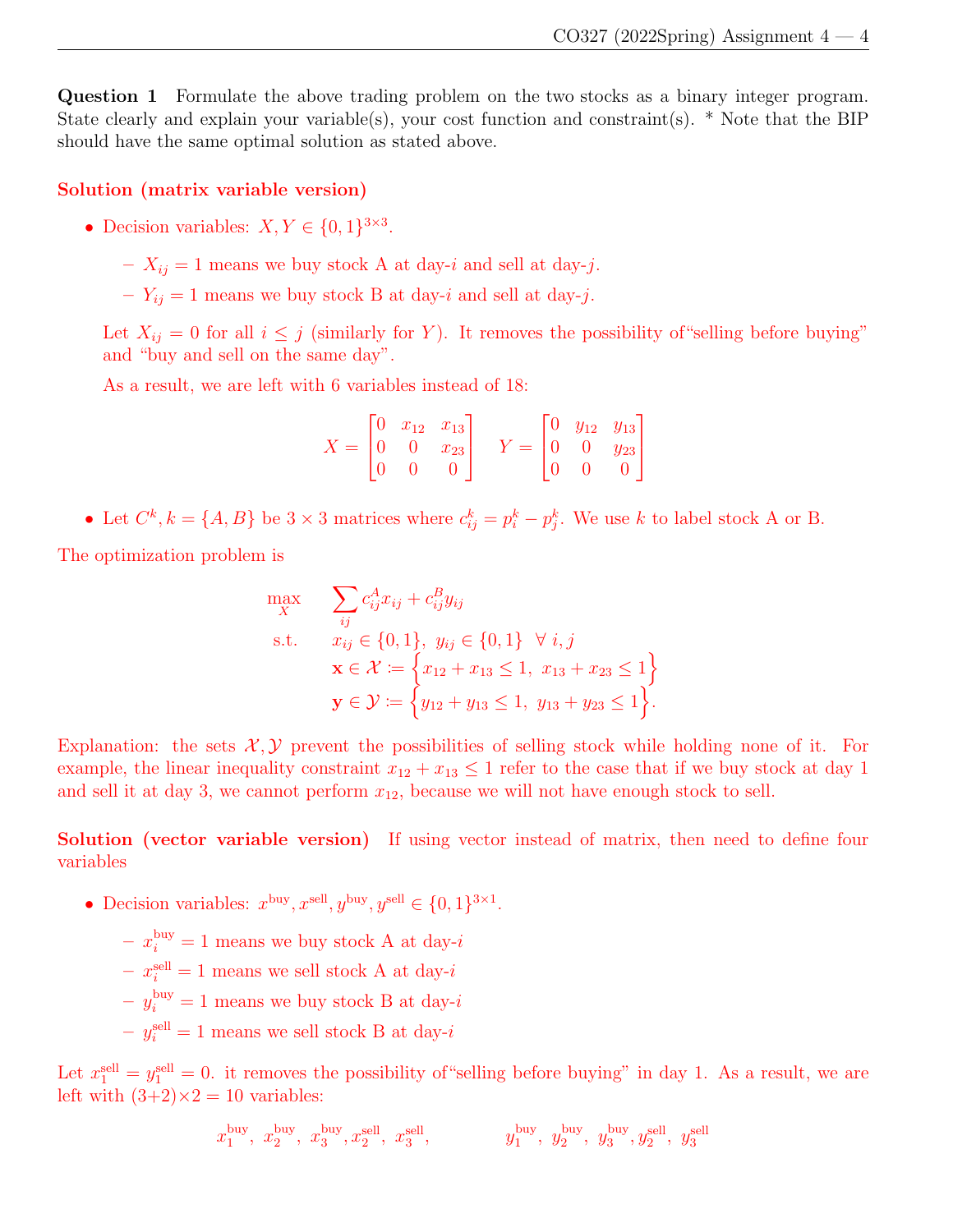The optimization problem is

$$
\max_{x^{\text{buy}},x^{\text{sell}},y^{\text{buy}},y^{\text{sell}}}\n\sum_{i=1}^{3} p_i^A(x_i^{\text{buy}} - x_i^{\text{sell}}) + p_i^B(y_i^{\text{buy}} - y_i^{\text{sell}})\n\text{s.t.}\n\sum_{x_i^{\text{buy}},x_i^{\text{sell}},y_i^{\text{buy}},y_i^{\text{sell}} \in \{0,1\} \quad \forall i\n\sum_{x_i^{\text{buy}} + x_i^{\text{sell}} \le 1 \quad \forall i}\n\sum_{y_i^{\text{buy}} + y_i^{\text{sell}} \le 1 \quad \forall i\n\sum_{(c\text{annot buy-and-sell same day on stock B})}\n(x^{\text{buy}},x^{\text{sell}}) \in \mathcal{X}\n\sum_{(y^{\text{buy}},y^{\text{sell}}) \in \mathcal{Y}\n\sum_{y^{\text{sell}} + y_i^{\text{sell}} \in \mathcal{Y}\n\sum_{y^{\text{sell}} + y_i^{\text{sell}} \in \mathcal{Y}\n\sum_{y^{\text{sell}} + y_i^{\text{sell}} \in \mathcal{Y}\n\sum_{y^{\text{sell}} + y_i^{\text{sell}} \in \mathcal{Y}\n\sum_{y^{\text{sell}} + y_i^{\text{sell}} \in \mathcal{Y}\n\sum_{y^{\text{sell}} + y_i^{\text{sell}} \in \mathcal{Y}\n\sum_{y^{\text{sell}} + y_i^{\text{sell}} \in \mathcal{Y}\n\sum_{y^{\text{sell}} + y_i^{\text{sell}} \in \mathcal{Y}\n\sum_{y^{\text{sell}} + y_i^{\text{sell}} \in \mathcal{Y}\n\sum_{y^{\text{sell}} + y_i^{\text{sell}} \in \mathcal{Y}\n\sum_{y^{\text{sell}} + y_i^{\text{sell}} \in \mathcal{Y}\n\sum_{y^{\text{sell}} + y_i^{\text{sell}} \in \mathcal{Y}\n\sum_{y^{\text{sell}} + y_i^{\text{sell}} \in \mathcal{Y}\n\sum_{y^{\text{sell}} + y_i^{\text{sell}} \in \mathcal{Y}\n\sum_{y^{\text{sell}} + y_i^{\text{sell}} \in \mathcal{Y}\n\sum_{y^{\text{sell}} + y_i^{\text{sell}} \in \mathcal{Y}\n\sum_{y^{\text{sell}} + y_i^{\text{sell}} \in \mathcal{Y}\n\sum_{y
$$

where  $\mathcal{X}, \mathcal{Y}$  are sets to prevent selling before holding any stock. For example:

• if do not buy in day 1 then cannot sell in day 2

$$
x_1^{\text{buy}} \ge x_2^{\text{sell}} \qquad \text{or equivalently} \quad \ x_2^{\text{sell}} - x_1^{\text{buy}} \le 0
$$

• if do not buy in day 1 then cannot sell in day 3

$$
x_1^{\text{buy}} \ge x_3^{\text{sell}}
$$
 or equivalently  $x_3^{\text{sell}} - x_1^{\text{buy}} \le 0$ 

and similar for other constraints.

#### Marking : total 8 points

- Correct variables: 2 points
- Correct cost function: 1 point
- Correct 0-1 constraint: 1 point
- Correct constraint to prevent overselling: 4 points
	- 2 for not selling-and-buying in the same day
	- 2 for not selling while not holding any stock

Question 2 Another stock trader focus on a single stock over a longer period of time. The figure below shows the stock price.

Solve the stock trading problem. Write down the optimization problem, state clearly and explain your variable(s), your cost function and constraint(s), and solve the program.

**Solution (matrix variable version)** Here we show only the matrix version of the solution. Basically the modelling is the same as the first part.

• Let N be a  $5 \times 5$  matrix where  $N_{i,j} = p_i - p_j$ .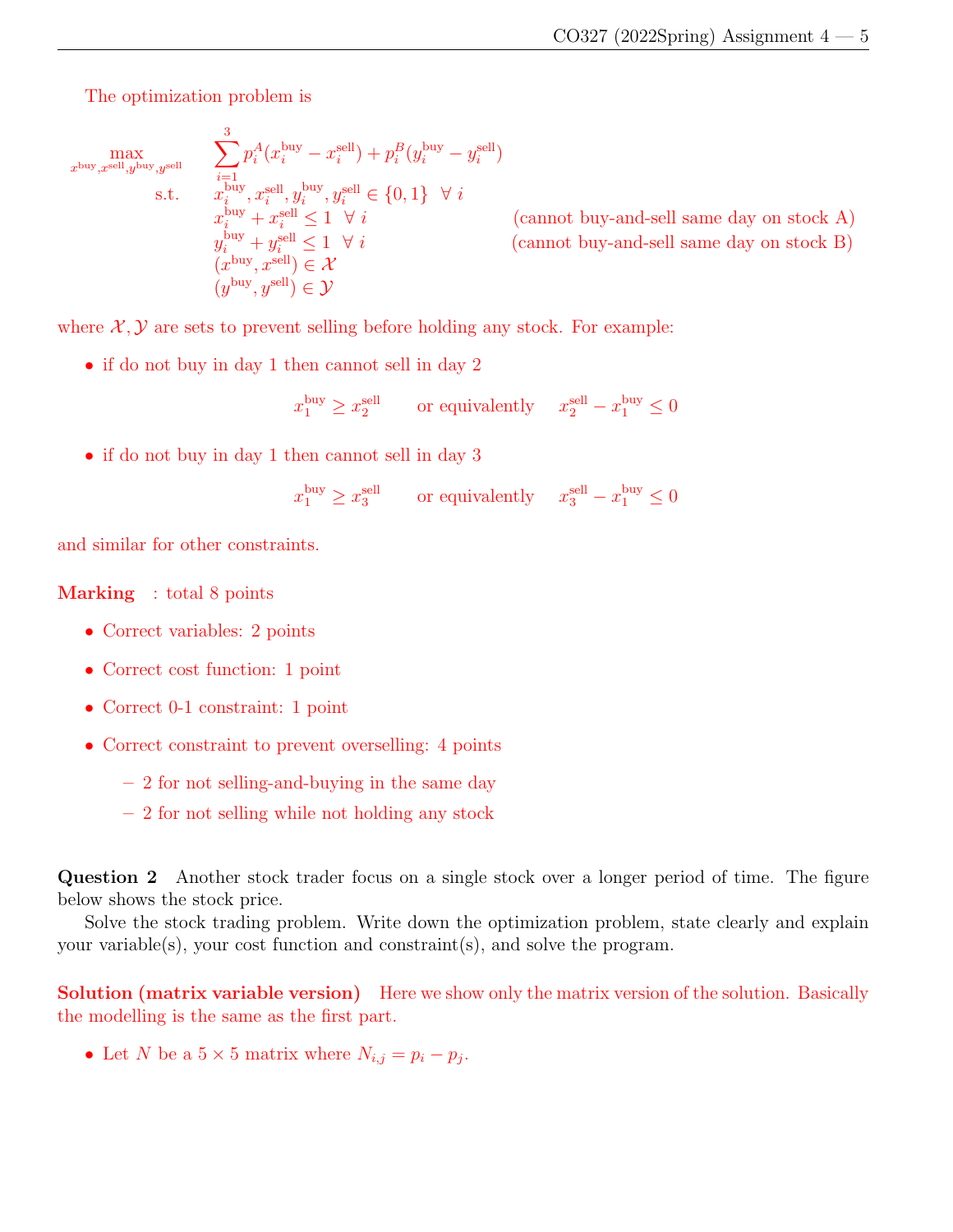

• Let X be a  $5 \times 5$  matrix decision variable.  $X_{ij} = 1$  means we buy at day-i and sell at day-j. Note that we will let  $X_{i,j} = 0$  for all  $i \leq j$ . This remove the possibility of "selling before buying" and "buy and sell on the same day". As a result, we are left with 10 variables instead of 25:

$$
X = \begin{bmatrix} 0 & x_{12} & x_{13} & x_{14} & x_{15} \\ 0 & 0 & x_{23} & x_{24} & x_{25} \\ 0 & 0 & 0 & x_{34} & x_{35} \\ 0 & 0 & 0 & 0 & x_{45} \end{bmatrix}
$$

With such  $X$ , the optimization problem is

$$
\max_{X} \sum_{ij} n_{ij} x_{ij} \quad \text{s.t.} \quad x_{ij} \in \{0, 1\} \quad \forall \ i, j \quad \text{and} \sum_{(i,j) \in \text{neighbor}(i,j)} x_{ij} \le 1 \ \forall i, j
$$

where neighbour $(i, j)$  means

$$
\mathcal{N}(i,j) := \left\{ (p,q) \mid |p-i| \le 1, |q-j| \le 1 \right\}
$$

For example, on the variable  $x_{34}$ , we have the linear inequality constraint

$$
x_{14} + x_{24} + x_{34} + x_{35} \le 1,
$$

which means that if we buy stock at day 3 and sell it at day 4, we cannot perform  $x_{14}, x_{24}$  and  $x_{35}$ , because we do not have enough stock to sell.

Or list all the constraints

$$
x_{12} + x_{13} + x_{14} + x_{15} + x_{23} + x_{24} + x_{34} \le 1
$$
  
\n
$$
x_{14} + x_{15} + x_{24} + x_{34} + x_{35} + x_{45} \le 1
$$
  
\n
$$
x_{14} + x_{24} + x_{25} + x_{34} \le 1
$$
  
\n
$$
x_{14} + x_{24} + x_{35} \le 1
$$
  
\n
$$
x_{14} + x_{24} + x_{34} \le 1
$$
  
\n
$$
x_{34} + x_{35} \le 1
$$

Optimal solution:  $x_{23} = x_{45} = 1$ , net gain =  $(-1+5)+(-3+4) = 5$ .

Marking: total 12 points